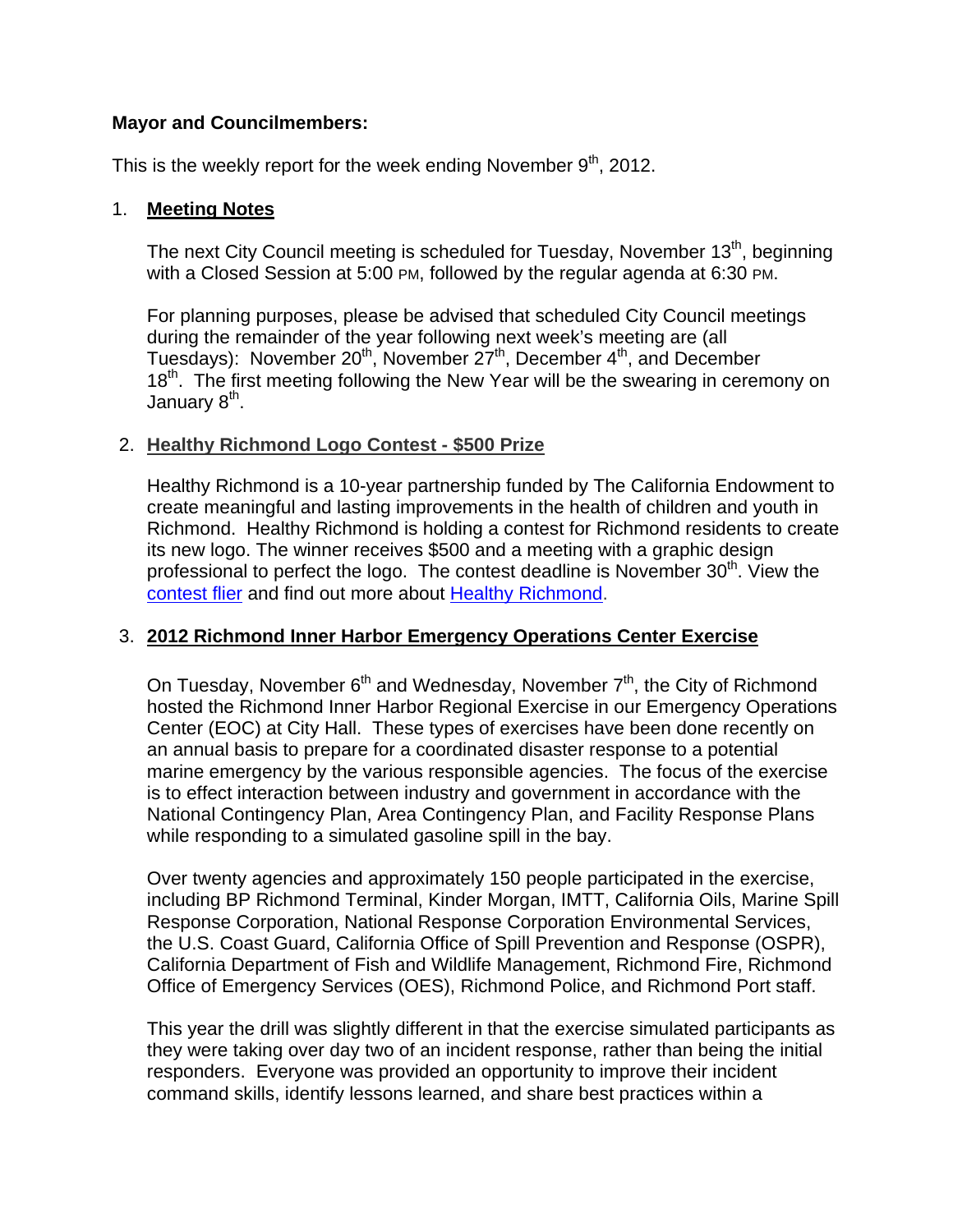coordinated command framework. This was the third year our City's EOC facilities were used for this drill.

Richmond OES Manager Kathy Gerk deserves credit for working closely with Blue Water & Associates, Inc. on the planning and coordination of a very successful exercise.

# 4. **Code Enforcement Updates**

Last month the Code Enforcement Abatement Crew conducted a major clean-up of Terminal One, a City-owned waterfront property. Due to the remote location, Terminal One has been plagued by constant vandalism. To curtail this activity, the Abatement Crew (consisting of twelve staff members) spent 25 hours removing overgrown vegetation, used 40 gallons of paint to remove graffiti, boarded up openings to secure the commercial structure, repaired damaged fencing, and removed debris from the property. This was a major project and the Code Enforcement Abatement crew should be commended for their hard and efficient work. Code Enforcement staff will continue to monitor and maintain the property until it can be demolished or rehabilitated.



Before After



Before After

# 5. **Health in All Policies Community Workshop**

Health in All Policies (HiAP) recognizes that the causes of health disparities, and the resulting health inequities, are the consequence of a variety of social factors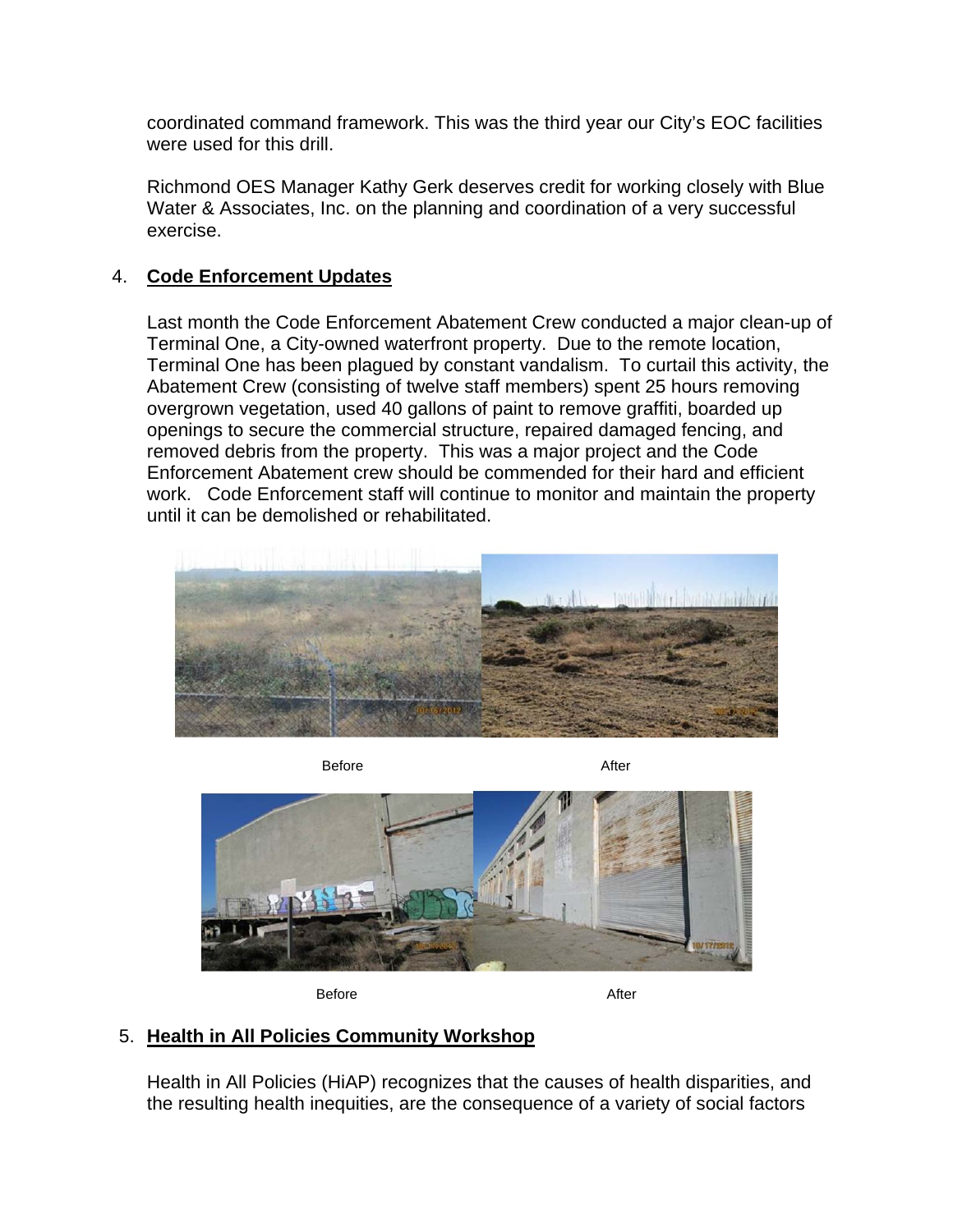that impact individuals and communities "upstream," beyond the scope of traditional health services. This concept acknowledges that all city departments impact health, even those that we do not traditionally consider as conducting health-related work. The City Richmond's Health in All Policies Strategy is a collaborative approach with the goal of improving health equity by addressing the social determinants of health and integrating health into the decision making processes across all departments of the City.

Those interested in this Health in All Policies effort can learn more about this strategy and provide feedback at a community workshop on November 29<sup>th</sup>, from 6:00 PM - 7:30 PM in the City Council Chambers. Find out more about Health in All Policies at www.richmondhealth.org**.** Please RSVP at www.healthinallpolicies.eventbrite.com so that we can plan the logistics accordingly. A successful information meeting on this topic was held this past Thursday, November 8<sup>th</sup>.

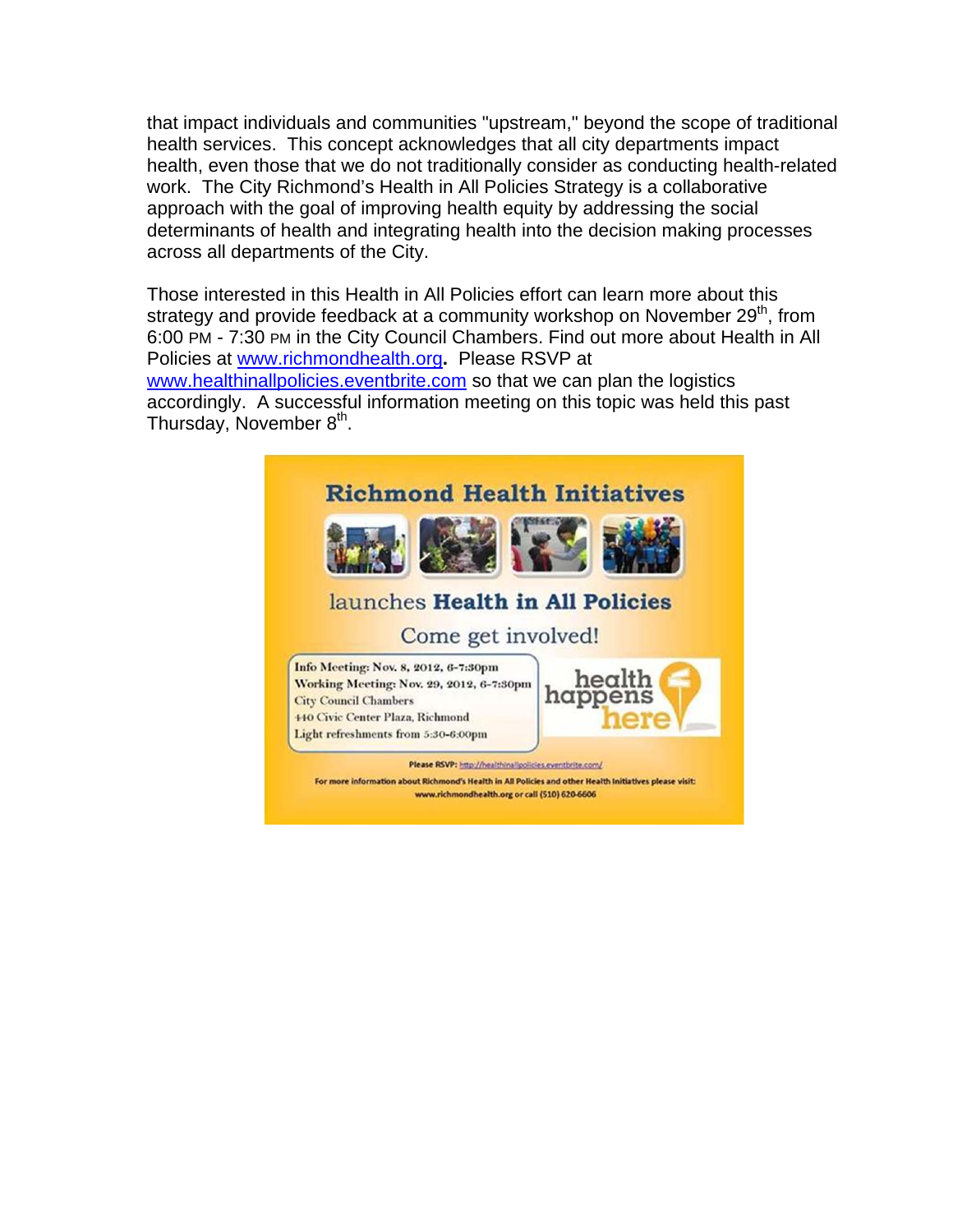

# 6. **Environmental Protection Agency (EPA) United Heckathorn Technical Assistance Meeting**

On December 3<sup>rd</sup> from 6:00 PM - 8:00 PM, the EPA is hosting a meeting at which those interested can hear about and discuss the results from the recently completed Technical Needs Assessment (TANA) for the United Heckathorn Superfund Site. (Please find meeting fliers in English, Spanish, and Laotian.) At the meeting, the EPA will give a brief update on the clean-up schedule and an overview of the TANA process and findings. We are encouraging those interested to attend the meeting, get involved in helping implement actions identified in the report, and find out more about the United Heckathorn Superfund site.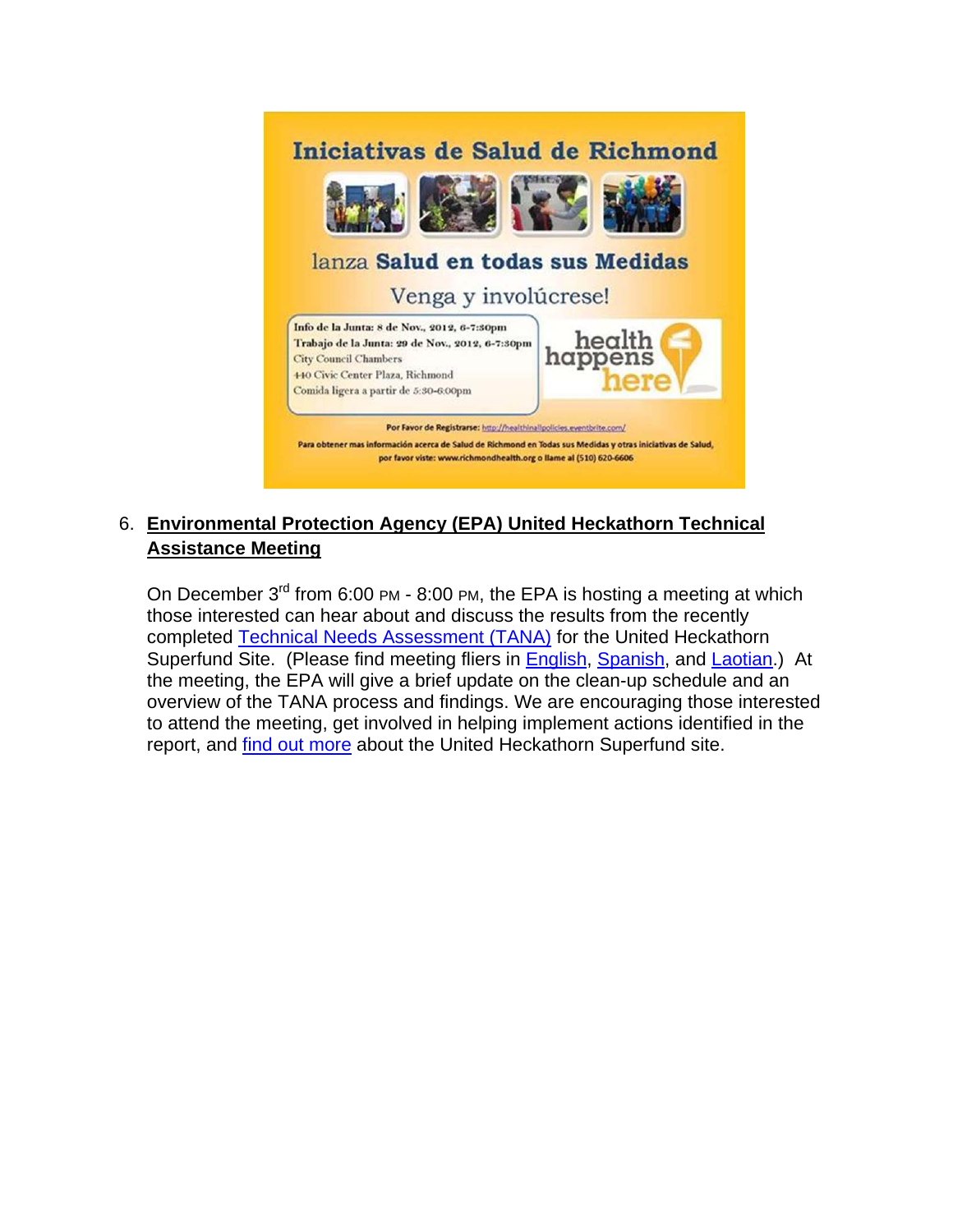

# **EPA Invites the Community to a United Heckathorn Technical Assistance Meeting**

Come hear about and discuss the results from the Technical Assistance Needs Assessment (TANA) completed in October 2012 for the United Heckathorn Superfund Site located in Richmond, CA. This is a follow-up to the technical assistance workshop that EPA held on July 9, 2012. The purpose of the initial workshop and the subsequent community interviews was to gather information to better understand the technical assistance needs of Richmond communities, and to help them become more involved with the cleanup process.

#### At this meeting, we will: » Give a brief update on the site cleanup schedule » Give an overview of the TANA process and findings » Discuss the next steps for implementing the **US EPA** recommendations from the report **United Heckathorn Technical Assistance Follow-up Meeting** Monday, December 3, 2012 Time: 6:00p.m.-8:00p.m. at the RichmondBUILD III Facility 500 23rd Street Richmond, CA If you have any questions about the workshop, please call Jackie Lane, Community Involvement Coordinator at (415) 972-3236 or email her at lane.jackie@epa.gov For more information on EPA's Technical Assistance resources, go to this website: http://www.epa.gov/superfund/community/resources.htm

For more information on the Site cleanup, contact Rachelle Thompson, Remedial Project Manager at (415) 972-3962, or email her at thompson.rachelle@epa.gov.

To read the TANA or for more Site information, go to the EPA website: www.epa.gov/region09/UnitedHeckathorn

# 7. **Recreation Highlights**

# Disabled Peoples Recreation Center (DPRC) Holiday Craft Fair

The Disabled Peoples Recreation Center first annual Holiday Craft Fair was held on Saturday, November 3<sup>rd</sup>. Six vendors provided crafts including crochet scarves and doll clothes, beautiful pottery, watercolor and photography cards, framed art, garden stepping stones, crystal sun catchers, and handmade jewelry. Sales were good and those who stopped by were glad to participate. The vendors were encouraged and will support having another event in the spring and will be back next November for the 2<sup>nd</sup> Annual Holiday Craft Fair.

#### Parchester Halloween

The Parchester Community Center hosted a Halloween Party sponsored by the Parchester Neighborhood Council. Elementary aged participants were treated to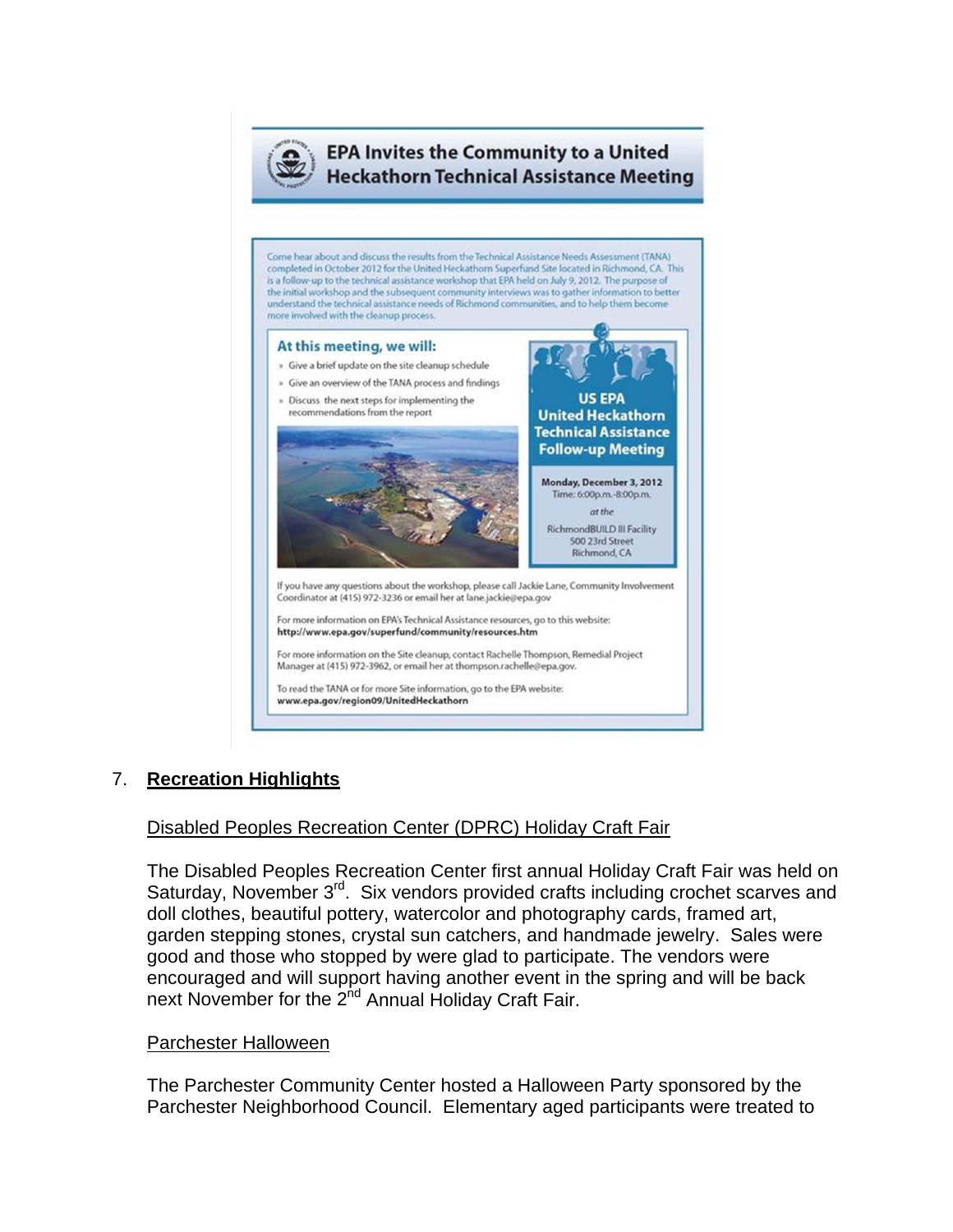homemade cookies made at the community center. The children played games and each received a Trick-or-Treat goodie bag donated by the Parchester Neighborhood Council. A great time was had by all.

### Senior Birthdays

Emeritus at Creekside Lodge donated a cake to the Richmond Senior Center for the November monthly birthday party. Seniors with November birthdays were brought to the front table during lunch time for acknowledgment and, after a rousing rendition of Happy Birthday, the cake was cut and distributed to all. A big thank you to Neal Torres, Emeritus at Creekside Lodge, as well as Senior Center staff for making this such a special occasion for our seniors.



# Annex Zumba

The Richmond Annex Senior Center LOVE their Zumba Instructor Oscar Solano! As a surprise, the group presented Oscar with a healthy Carrot Cake and a birthday card in celebration of his birthday. Oscar teaches 1 day a week at the Annex Senior Center and 2 days week at the Senior Center on Macdonald Ave.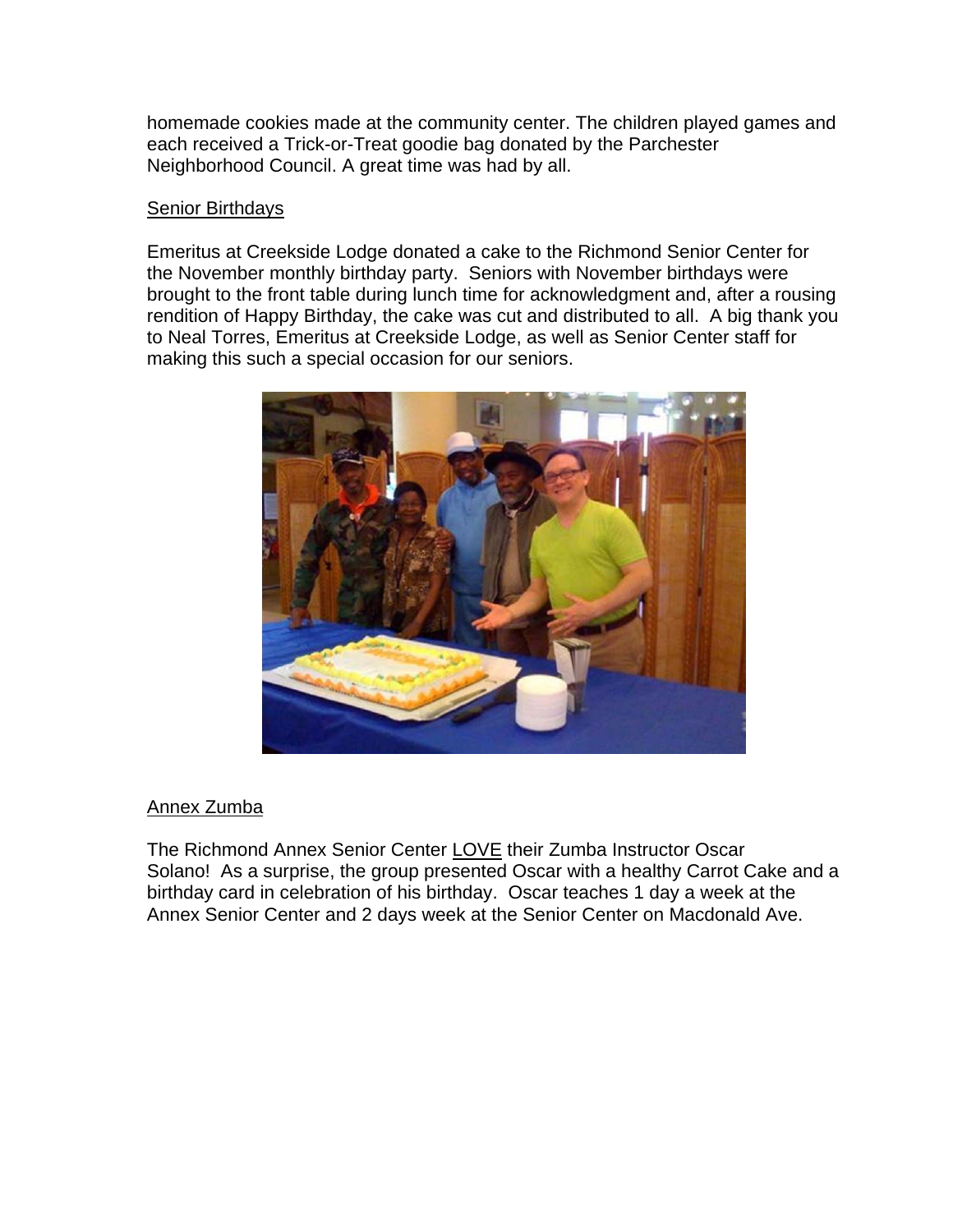

# 8. **Public Works Updates**

Facilities Maintenance Division: Electricians repaired lights at the Starlight building, installed a new alarm in the Kelsey Street YMCA Daycare building, relamped Atlas Road and Blume Drive, replaced the green light located at Macdonald Avenue and 23<sup>rd</sup> Street, and completed work to return power to the street lights on Meade Street.



Replacing Green Light on Macdonald Avenue and 23rd Street

Parks and Landscaping Division: The Crew performed weed abatement along the Richmond Parkway on the Bay Trail segment from Parr Boulevard to Goodrick